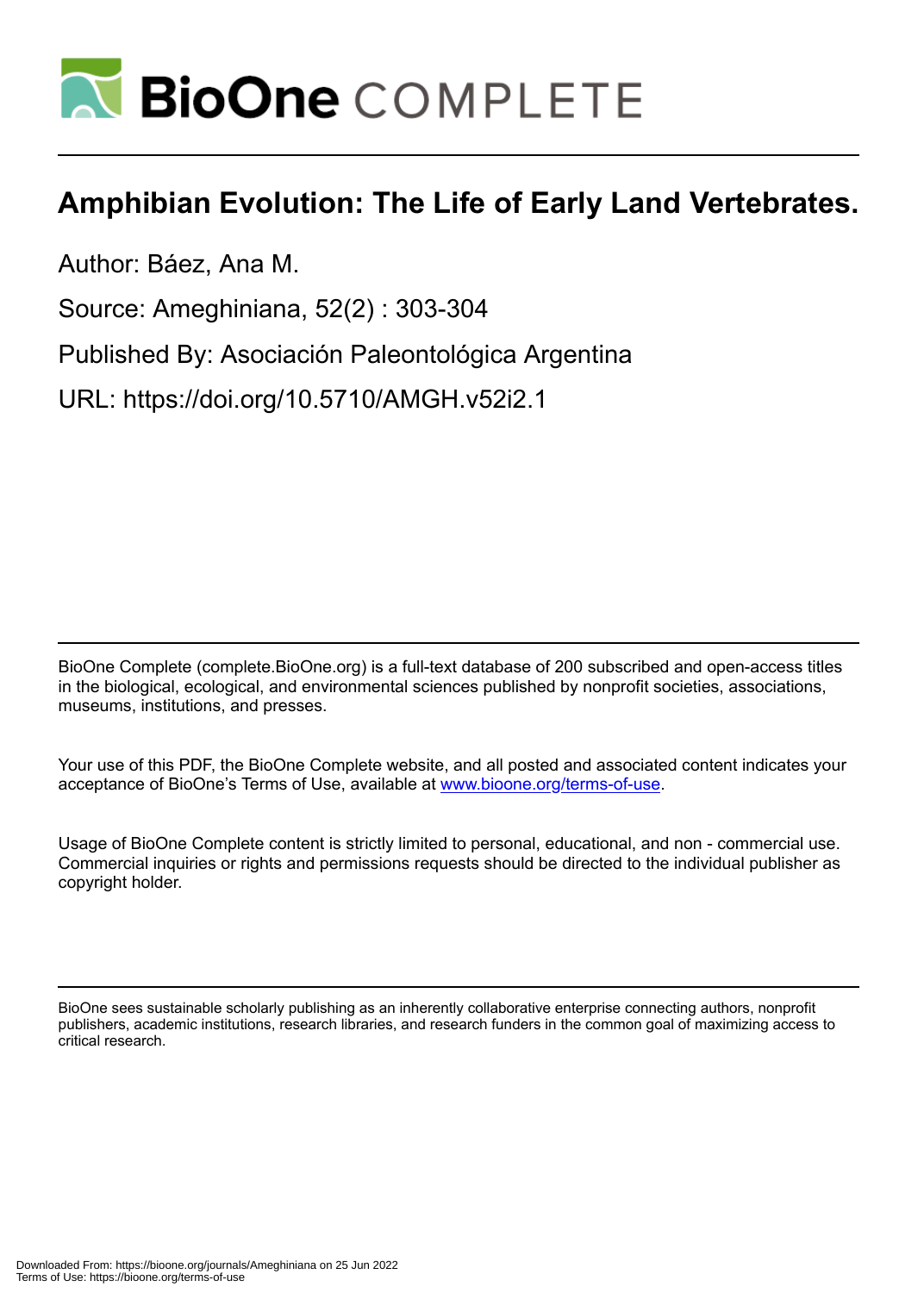

# **AMEGHINIAN** A GONDWANAN PALEONTOLOGICAL JOURNAL



# **AMPHIBIAN EVOLUTION: THE LIFE OF EARLY LAND VERTEBRATES**.

*Rainer R. Schoch*. 2014, 276 p. Wiley-Blackwell, UK, ISBN 978-0-470-67177-1.

ANA M. BÁEZ

Dpto. de Geología, Fac. de Cs. Exactas, UBA; Museo Argentino de Cs. Naturales. Argentina.

**To cite this article:** Ana M. Báez (2015). **AMPHIBIAN EVOLUTION: THE LIFE OF EARLY LAND VERTEBRATES**. *Rainer R. Schoch*. 2014, 276 p. Wiley-Blackwell, UK, ISBN 978-0-470-67177-1. *Ameghiniana* 52: 303–304.

#### **PLEASE SCROLL DOWN FOR ARTICLE**

**Also appearing in this issue:**

### **GIANT TURTLES**

Diverse assemblage of large body sized turtles from the early–middle Miocene tropical South America.

# **SLOTH BRAINCASES**

Exceptional braincase preservation in an acient megalonychid sloth from the Miocene of Patagonia.

### PALEOZOIC BIOSTRATIGRAPHY

Marine and terrestrial palynomorphs and the Silurian–Devonian age of marine deposits of western Argentina.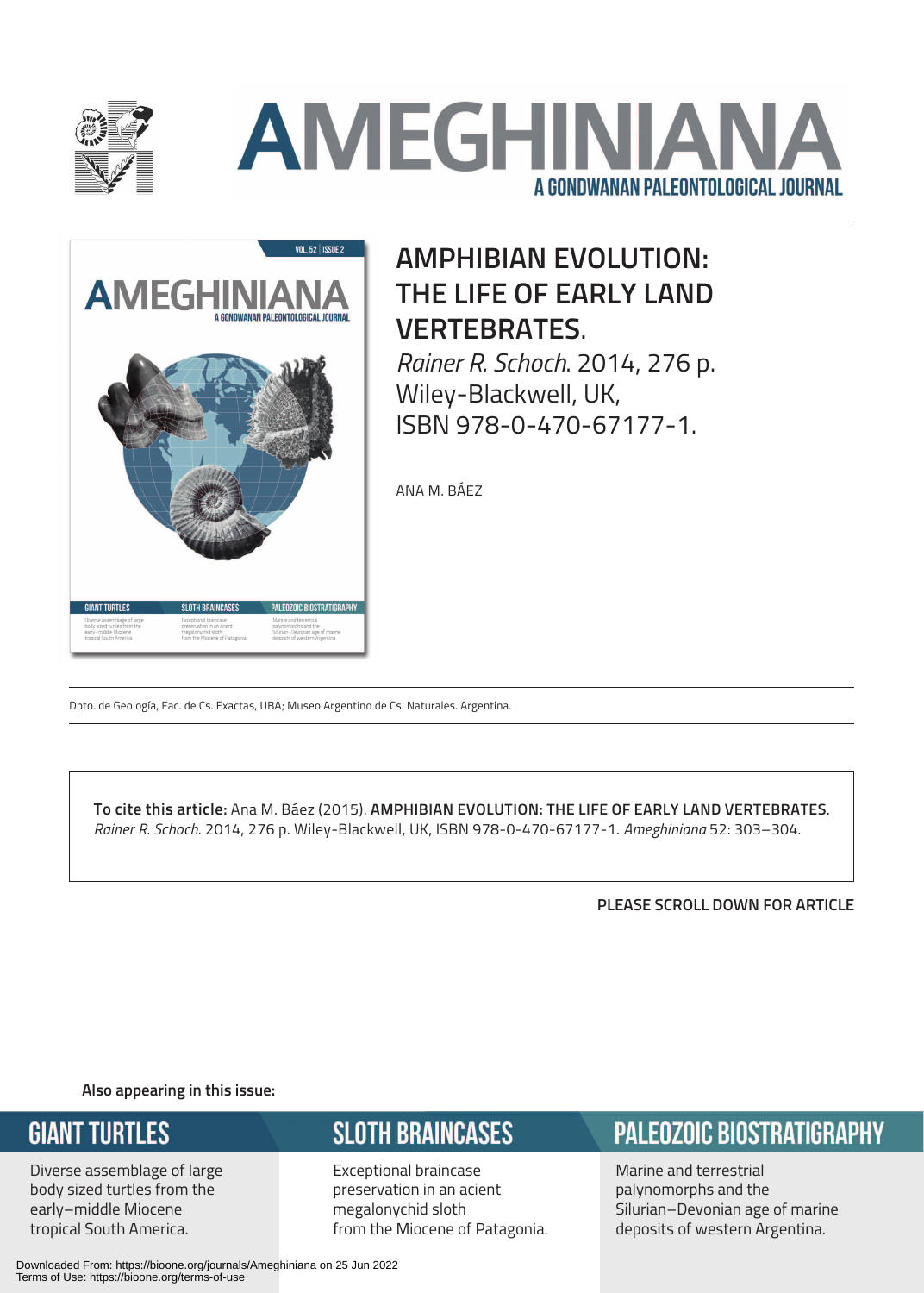

**AMPHIBIAN EVOLUTION: THE LIFE OF EARLY LAND VERTEBRATES**. *Rainer R. Schoch*. 2014, 276 p. Wiley-Blackwell, UK, ISBN 978-0-470-67177-1.

This book by R. Schoch addresses the evolutionary history of amphibians, the earliest vertebrates to emerge onto land, with the aim of providing a factual framework to the analysis of a series of significant biological issues, such as morphogenesis, heterochrony, and adaptation, to name a few. It also furnishes a fascinating overview of how the changes in the theoretical basis of biological thinking have impacted the interpretation of raw evidence. Because of the biphasic life of many amphibians, they constitute plausible model-organisms to study the morphological and physiological features involved in the change of habits and habitat.

The book is divided into ten chapters. The Introduction begins with the discussion of the definition of Amphibia, a name that herein is applied to lissamphibians and all the taxa on their stem. The author argues against the past view that salamanders constitute a reasonable model to study the passage from water to land and criticizes the ecological scenarios that putatively forced vertebrates out of the ancestral pond, in view of the most recent studies suggesting the fundamentally aquatic lifestyle of early tetrapods. Some basic topics on the cladistic method to reconstruct the interrelationships of taxa are also briefly described in this chapter. In Chapter 2, the author overviews the history of tetrapods, which spans over 300 million years, including the latest discoveries. He comments on the significance of 12 exaptations in the origin of tetrapods and the appearance of other features that might be interpreted as synapomorphies but, as the fossil record demonstrates, result from convergent evolution. Several significant basal taxa, including *Eusthenopteron*, *Panderichthys, Tiktaalik*, *Ventastega*, *Acanthostega*, and *Ichthyostega*, are described. These taxa are mostly from Devonian rocks of scattered high latitude localities of the northern hemisphere and form a crownward series with increasing degree of relatedness to tetrapods. Carboniferous fossils already include representatives of the two diverging lineages of tetrapods that possibly originated the lissamphibian and amniote clades. Stem-group taxa of

AMGHB2-0002-7014/12\$00.00+.50 **303**

the former include dissorophoids; it is within this group that a lifecycle with a brief period of marked morphological change, or metamorphosis, emerges. The climatic and environmental conditions represented in the most important amphibian fossil localities ranging from the Devonian to the Cenozoic, together with their paleogeographic locations, are reviewed exhaustively in Chapter 3. Soft structures, such as cephalic musculature, respiratory organs, and hearing organs, are described and interpreted phylogenetically in Chapter 4. Special attention is paid to the origin of the impedance matching system (middle ear) to maximize sensitivity to airborne sound, owing to the higher impedance of the fluids of the inner ear with respect to that of the air. The evolution of this system is thoroughly described in relation to anatomical changes in the otic region that preceded the acquisition of terrestriality by tetrapods according to available paleontological data. Chapter 5 deals with the evolution of functional systems. Inferences from the use of extant phylogenetic brackets, as in the previous chapter, are complemented by evidence furnished by experimental data and observations in extant exemplars. Accordingly, a scenario of feeding and respiration, tightly coupled in tetrapodomorph fish, is described. Line drawings illustrate the changes of the hyoid arch, which had a pivotal role in the movements of the cheek and operculum involved in the breathing and feeding cycles, during the fish-tetrapod transition. Transformation of the fins into limbs is also analyzed taking into consideration the available picture of the phylogenetic relationships of relevant fossils. Two chapters, 6 and 8, deal with developmental aspects. Not only do these chapters examine the life-cycles of extant lissamphibians but also the rich fossil record of ontogeny for amphibians. Especially interesting is the latter, although, unfortunately, growth series for stem tetrapods are practically unknown. In contrast, hundreds of specimens of a branchiosaurid species that belong to different growth stages have been described; these specimens show subtle morphological